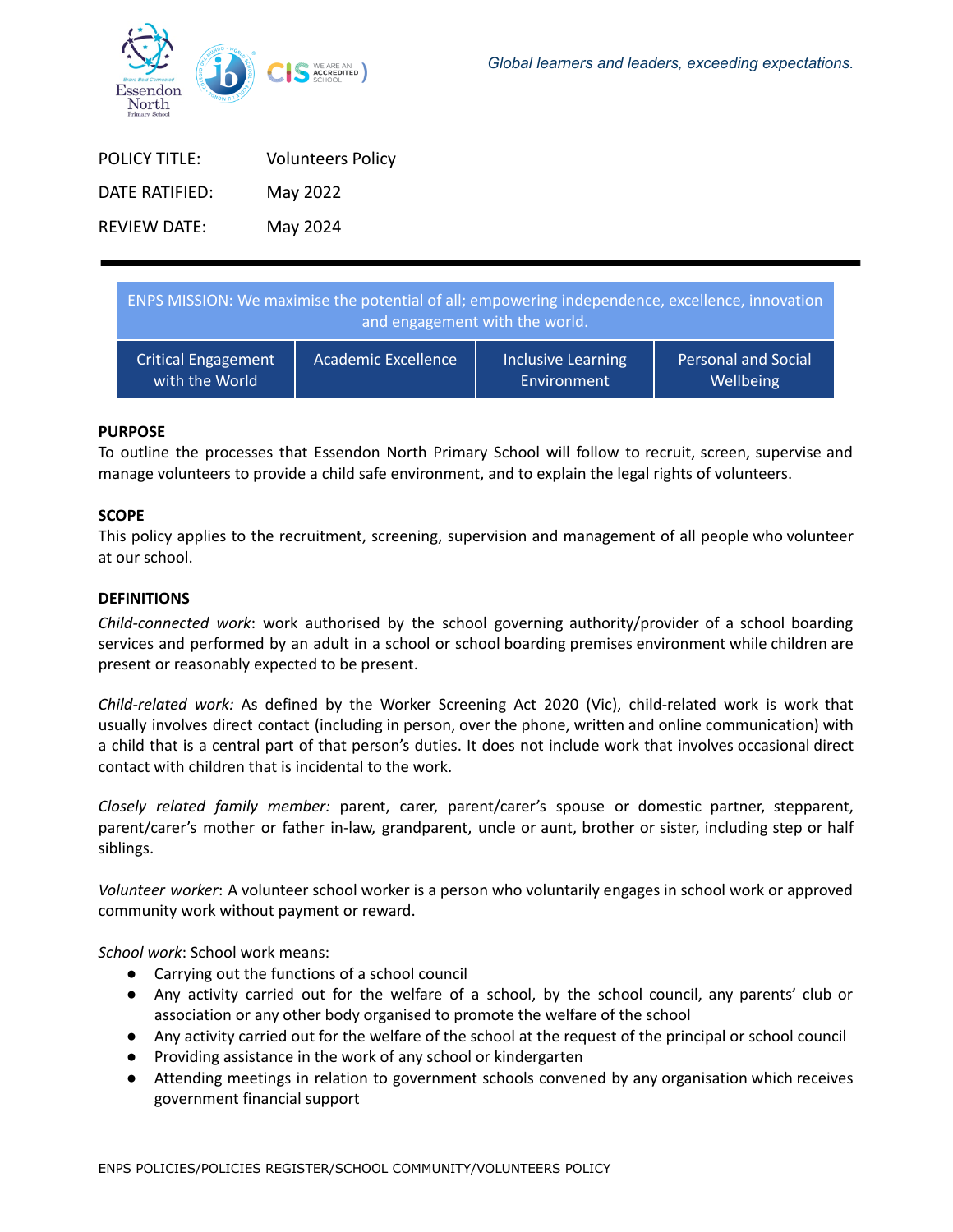

This is a broad definition and means that volunteers who participate in school community activities, such as fundraising and assisting with excursions, are legally protected (i.e. indemnified) from action by others in the event of an injury or accident whilst they are performing volunteer school work in good faith.

# **POLICY**

Essendon North Primary School is committed to implementing and following practices which protect the safety and wellbeing of children and our staff and volunteers. Essendon North Primary School recognises the valuable contribution that volunteers provide to our school community and the work that we do.

The procedures set out below are designed to ensure that Essendon North Primary School volunteers are suitable to work with children and are well-placed to make a positive contribution to our school community.

### **Becoming a volunteer**

Members of our school community who would like to volunteer are encouraged to register their interest with our school's office at the beginning of each school year. Every volunteer is required to undertake an OHS Induction with our school's OHS Representative.

### **COVID-19 vaccination information**

Our school follows Department of Education and Training policy with respect to the requirements relating to attendance on school sites and COVID-19 vaccinations.

For further information, refer to:

● COVID-19 [Vaccinations](https://www2.education.vic.gov.au/pal/covid-19-vaccinations-visitors-volunteers/policy) – Visitors and Volunteers Working on School Sites

## **Suitability checks including Working with Children Clearances**

#### *Working with students*

Essendon North Primary School values the many volunteers that assist our school staff to deliver an international standard of education for our students. To ensure that we are meeting our legal obligations under the *Worker Screening Act* and the Child Safe Standards, Essendon North Primary School is required to undertake suitability checks which in most cases will involve asking for evidence of a Working with Children (WWC) Clearance. Additional suitability checks may also be required depending on the volunteer role, such as reference, proof of identity, qualification and work history involving children checks.

Considering our legal obligations, and our commitment to ensuring that Essendon North Primary School is a child safe environment, we will require volunteers to obtain a WWC Clearance and produce their valid card to the school's office for verification in the following circumstances:

- **Volunteers who are not parent/family members** of any student at the school if they are engaged in child-related work regardless of whether they are being supervised.
- **Parent/family volunteers** who are assisting with any classroom or school activities involving direct contact with children in circumstances where the volunteer's child is **not** participating, or does not ordinarily participate in, the activity.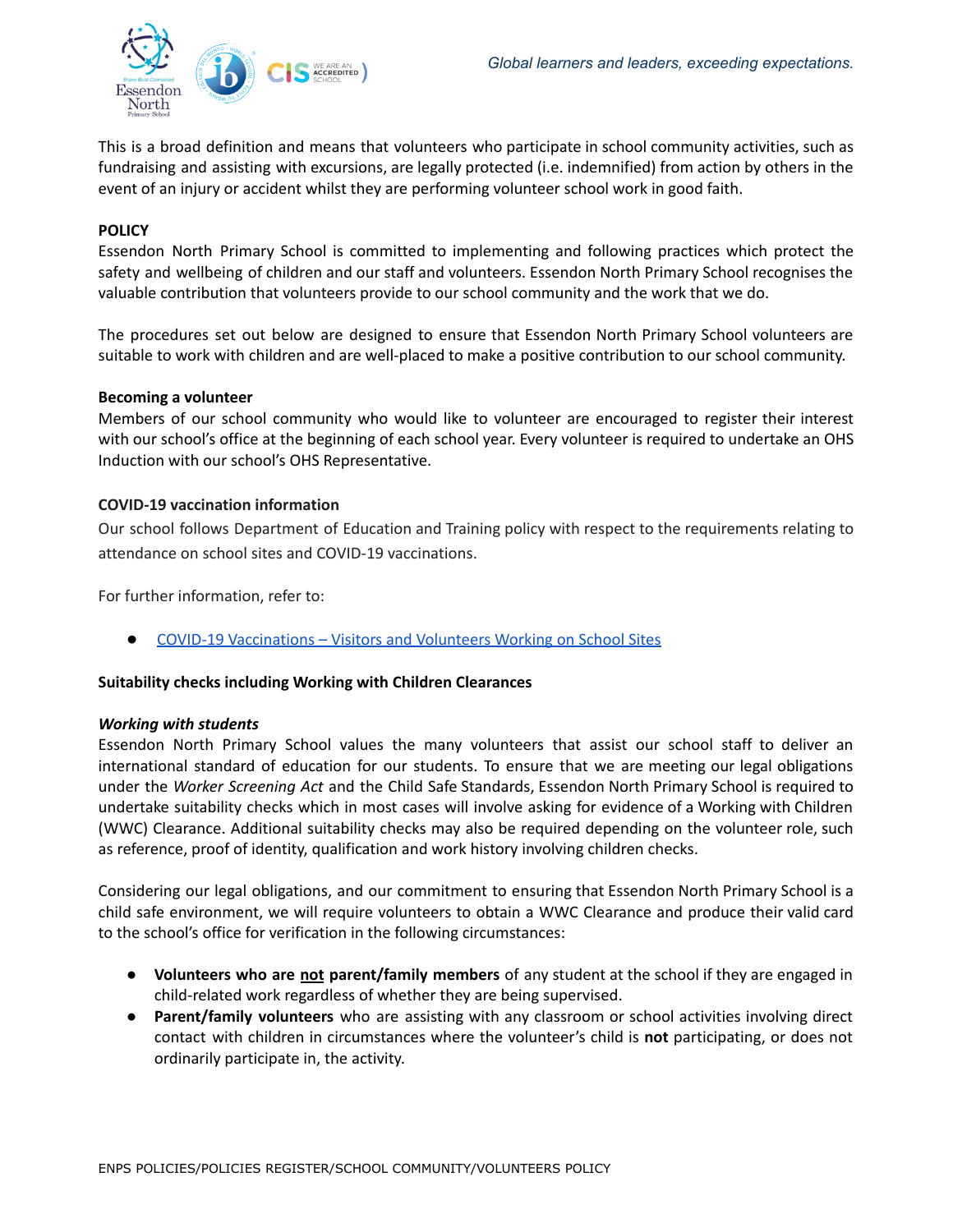

- **Parent/family volunteers** who assist with excursions, camps and similar events, regardless of whether their own child is participating or not.
- **Parent/family volunteers** who regularly assist in school activities, regardless of whether their own child is participating or not
- **Parent/community School Council members** sitting on School Council with student School Council members, regardless of whether their own child is a student member or not.

In addition, depending on the nature of the volunteer work, our school may ask the volunteer to provide other suitability checks at its discretion (for example, references, work history involving children and/or qualifications). Proof of identity may also be required in some circumstances.

### *Non child-related work*

On some occasions, parents and other members of the school community may volunteer to do work that is not child-related. For example, volunteering on the weekend for gardening, maintenance, helping hands days, school council, participating in sub-committees of school council or other fundraising activities during which children will not be, or would not reasonably be expected to be, present.

Volunteers for this type of work are not required to have WWC Clearance or other suitability checks as they are not engaged in child-related work and children are not generally present during these activities. However, Essendon North Primary School reserves the right to undertake suitability checks, including proof of identity and WWC Clearance, at its discretion if considered necessary for any particular activities or circumstances.

School council members and volunteers on any sub-committee of school council will be asked to provide a valid WWC Clearance. Whilst we acknowledge that these volunteers will not be engaging in child-related work as part of their role, even when there is a student sitting on the school council, we believe that it is important that our volunteers who are involved in making important decisions about our school which will have an impact on students do have a valid WWC Clearance.

#### **Training and induction**

Under the Child Safe Standards volunteers must have an appropriate induction and training in child safety and wellbeing.

To support us to maintain a child safe environment, before engaging in any work where children are present or reasonable likely to be present, volunteers must familiarise themselves with the policies, procedures and code of conduct referred to in our Child Safety Induction Pack and ensure the actions and requirements in these documents are followed when volunteering for our school.

Depending on the nature and responsibilities of their role, Essendon North Primary School may also require volunteers to complete additional child safety training.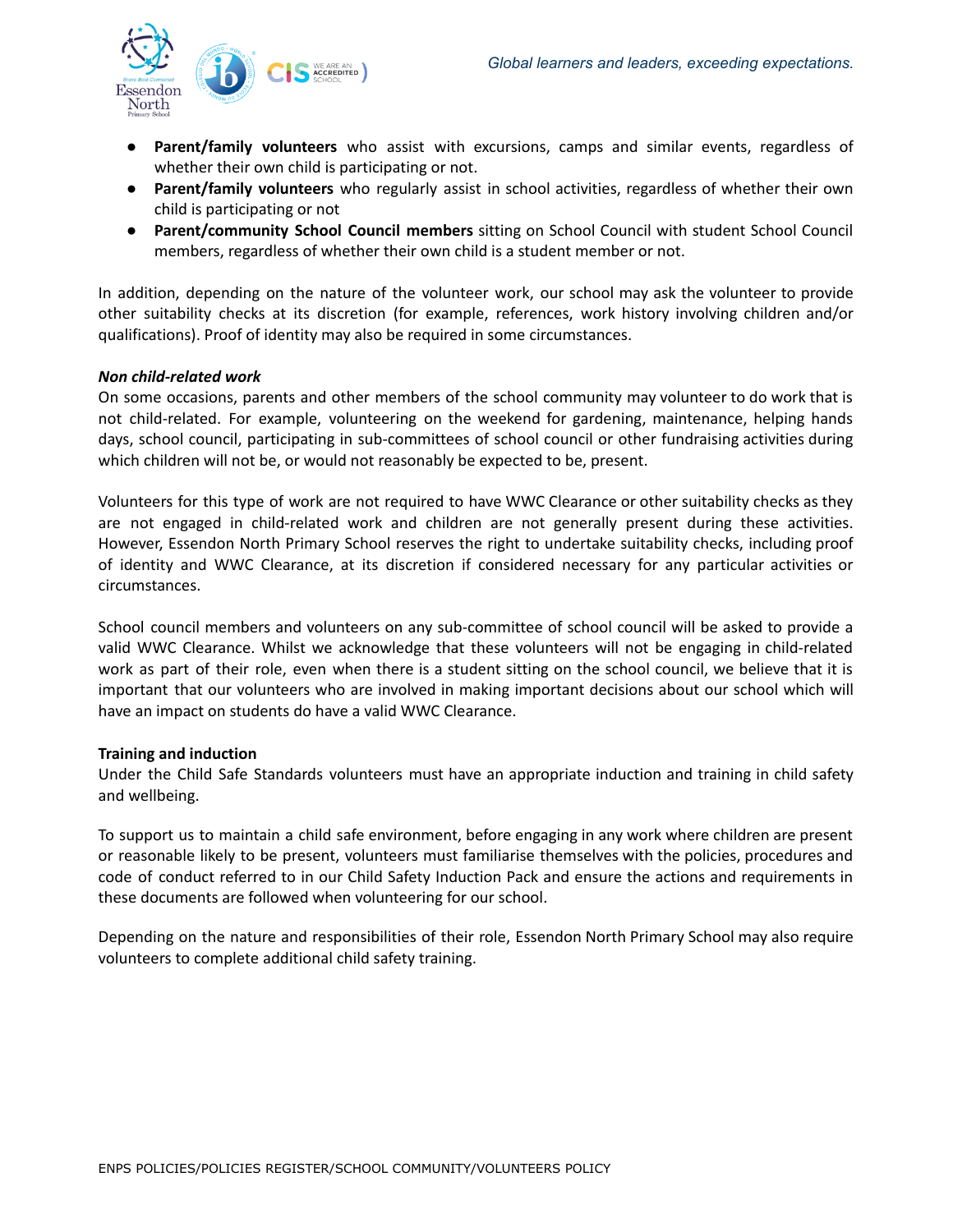

### **Management and supervision**

Volunteer workers will be expected to comply with any reasonable direction of the principal (or their nominee). This will include the requirement to follow our school's policies, including, but not limited to our Child Safety Policy, our Child Safety Code of Conduct, our Statement of Values and School's Guiding Statements.

Volunteer workers will also be expected to act consistently with Victorian Department of Education and Training policies, to the extent that they apply to volunteer workers, including the Department's policies relating to Equal Opportunity and [Anti-Discrimination](https://www2.education.vic.gov.au/pal/equal-opportunity/policy-and-guidelines), Sexual [Harassment](https://www2.education.vic.gov.au/pal/sexual-harassment/overview) and [Workplace](https://www2.education.vic.gov.au/pal/workplace-bullying/policy) Bullying.

The principal (or their nominee) will determine the level of school staff supervision required for volunteers, depending on the type of work being performed, and with a focus on ensuring the safety and wellbeing of students.

The principal has the discretion to make a decision about the ongoing suitability of a volunteer worker and may determine at any time whether or not a person is suitable to volunteer at Essendon North Primary School.

### **Privacy and information-sharing**

Volunteers must ensure that any student information they become aware of because of their volunteer work is managed sensitively and in accordance with the [Schools'](https://www.education.vic.gov.au/Pages/schoolsprivacypolicy.aspx) Privacy Policy a[n](https://www2.education.vic.gov.au/pal/privacy-information-sharing/policy)d the Department's policy on Privacy and [Information](https://www2.education.vic.gov.au/pal/privacy-information-sharing/policy) Sharing.

Under these policies, student information can and should be shared with relevant school staff to:

- support the student's education, wellbeing and health;
- reduce the risk of reasonably foreseeable harm to the student, other students, staff or visitors;
- make reasonable adjustments to accommodate the student's disability; or
- provide a safe and secure workplace.

Volunteers must immediately report any child safety concerns that they become aware of to a member of staff to ensure appropriate action. There are some circumstances where volunteers may also be obliged to disclose information to authorities outside of the school such as to Victoria Police. For further information on child safety responding and reporting obligations refer to: *Child Safety Responding and Reporting Obligations Policy and Procedures.*

#### **Records management**

While it is unlikely volunteers will be responsible for any school records during their volunteer work, any school records that volunteers are responsible for must be provided to the principal to ensure they are managed in accordance with the Department's policy: Records [Management](https://www2.education.vic.gov.au/pal/records-management/policy) - Schools.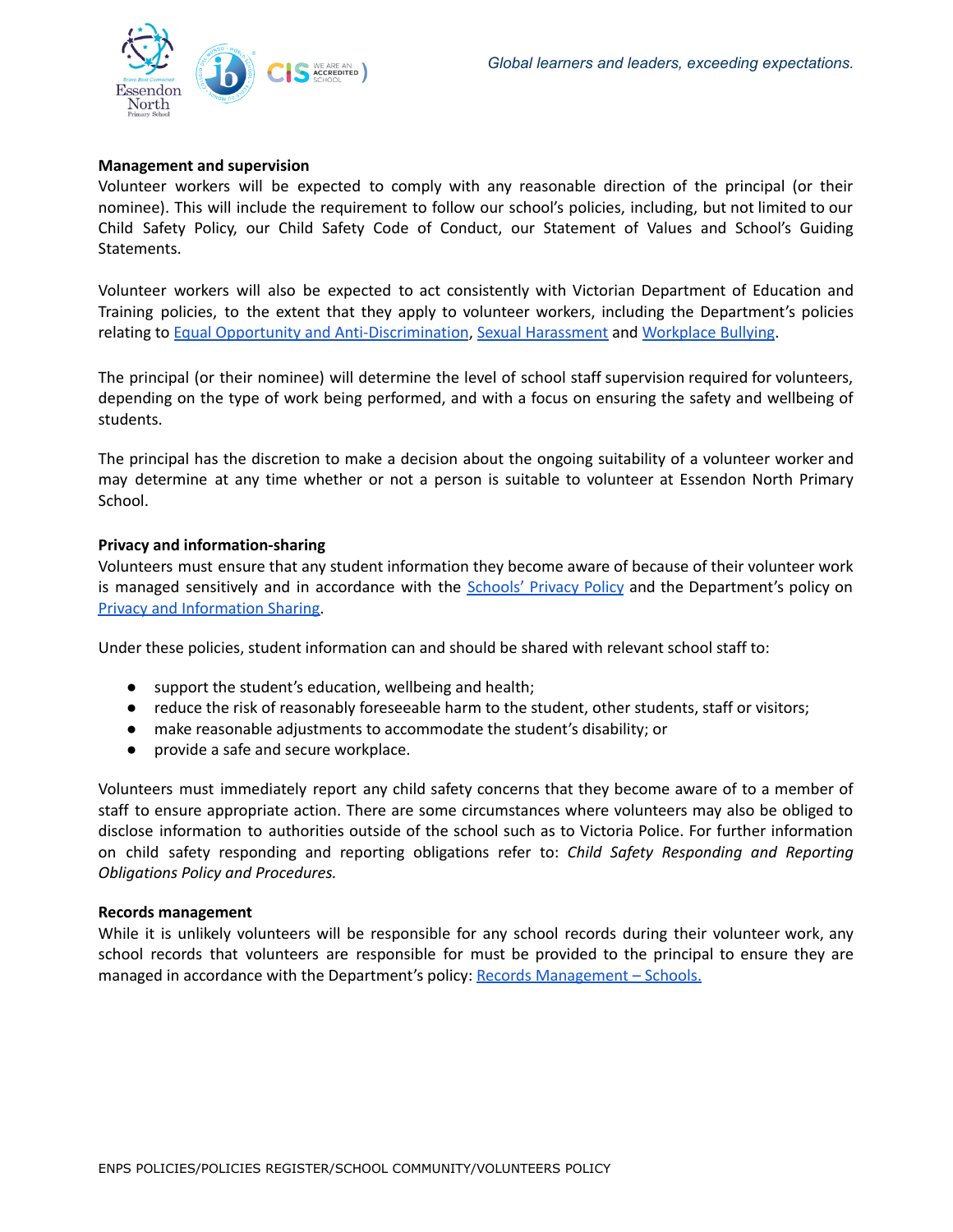

# **Compensation**

# *Personal injury*

Volunteer workers are covered by the Victorian Department of Education and Training's Workers Compensation Policy if they suffer personal injury in the course of engaging in school work.

## *Property damage*

If a volunteer worker suffers damage to their property in the course of carrying out school work, the Minister (or delegate) may authorise such compensation as they consider reasonable in the circumstances. Claims of this nature should be directed to the principal who will direct them to the Department's Legal Division.

### *Public liability insurance*

The Victorian Department of Education and Training's public liability insurance policy applies when a volunteer worker engaged in school work is legally liable for:

- a claim for bodily injury to a third party
- damage to or the destruction of a third party's property.

## **COMMUNICATION**

This policy will be communicated to our school community in the following ways:

- Available publicly on our school's website
- Included in induction processes for relevant staff
- Included as a link in all invitations to prospective volunteers
- Included in our staff handbook/manual
- Discussed in an annual staff briefing/meeting
- Made available in hard copy from school administration upon request

## **RELATED POLICIES AND RESOURCES**

Essendon North Primary School policies and resources relevant to this policy include:

- Child Safety Code of Conduct
- Child Safety Policy
- **●** COVID-19 Mandatory Vaccination Information Collection and Storage Procedures
- Respect for School Staff
- Statement of Expectations
- Visitors Policy

Department policies:

- Equal Opportunity and [Anti-Discrimination](https://www2.education.vic.gov.au/pal/equal-opportunity/policy-and-guidelines)
- Child Safe [Standards](https://www2.education.vic.gov.au/pal/child-safe-standards/policy)
- Privacy and [Information](https://www2.education.vic.gov.au/pal/privacy-information-sharing/policy) Sharing
- Records [Management](https://www2.education.vic.gov.au/pal/records-management/policy) School Records
- Sexual [Harassment](https://www2.education.vic.gov.au/pal/sexual-harassment/policy-and-guidelines)
- [Volunteers](https://www2.education.vic.gov.au/pal/volunteers/policy) in Schools
- Volunteer OHS [Management](https://www2.education.vic.gov.au/pal/volunteer-ohs-management/policy)
- Working with Children and Other Suitability Checks for School [Volunteers](https://www2.education.vic.gov.au/pal/suitability-checks/policy) and Visitors
- [Workplace](https://www2.education.vic.gov.au/pal/workplace-bullying/policy) Bullying